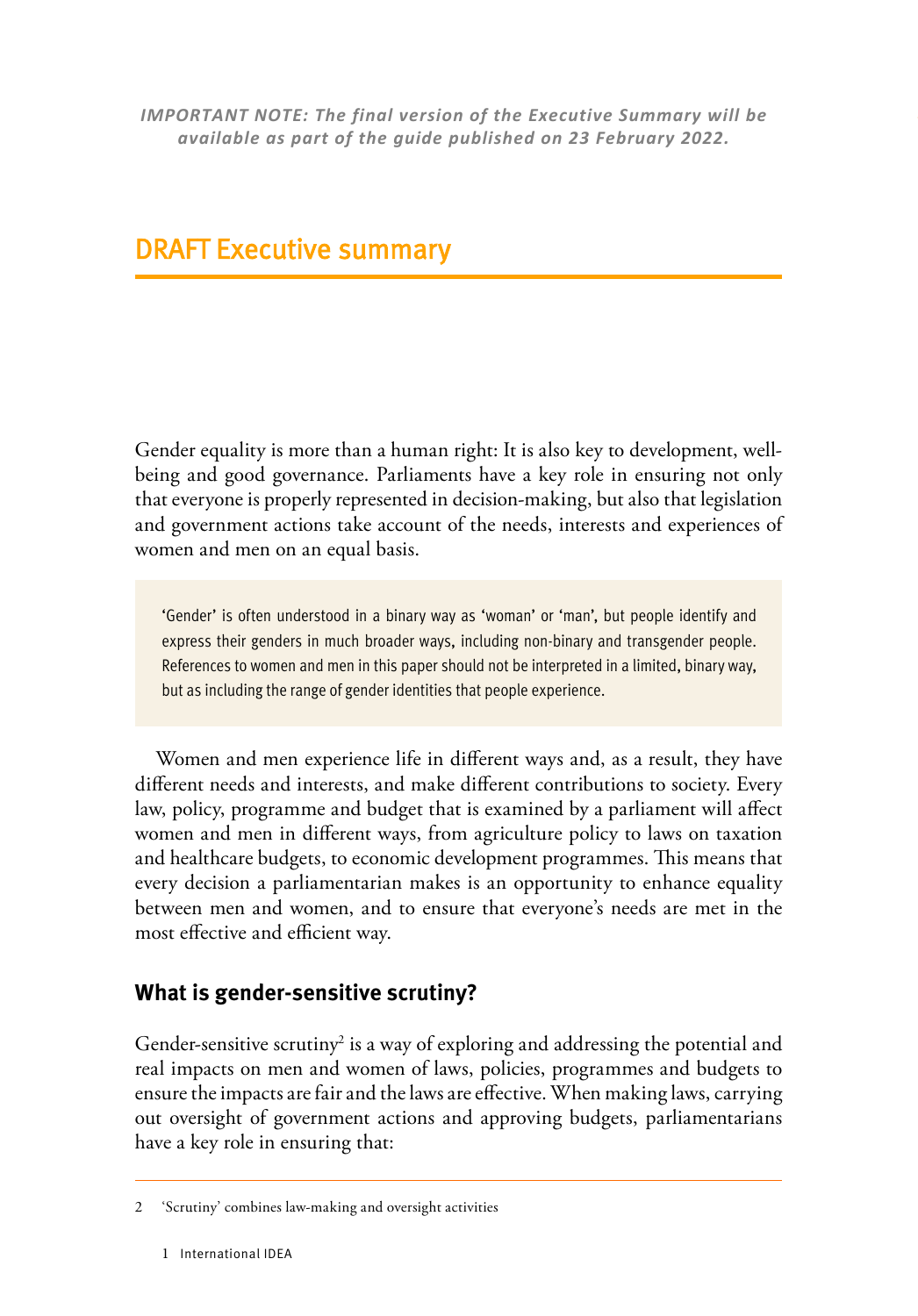- decisions do not discriminate against or exclude women or men, directly or indirectly, and intentionally or unintentionally;
- every opportunity to enhance gender equality is taken; and
- the actual impact on women and men is monitored.

#### **Why is gender-sensitive scrutiny important?**

If different needs and experiences are not understood, there will be an assumption that decisions will affect everyone in the same way. This can lead to harmful or unintended consequences. Laws, policies, programmes and budgets that assume that 'one-size-fits-all' often result in discriminatory or ineffective outcomes because the 'one size' is often subject to gender bias.

Decisions that ignore gender risk negatively affecting people's lives, providing ineffective solutions to problems, unfairly or inefficiently allocating public funds and deepening existing inequalities.

#### **Who conducts gender-sensitive scrutiny?**

Every parliamentarian and official should take responsibility for carrying out gender-sensitive scrutiny. The approach can be used when examining draft laws, reviewing existing laws, undertaking oversight of government actions and approving budgets in all policy areas.

#### **What is the aim of gender-sensitive scrutiny?**

The aim of gender-sensitive scrutiny is to increase equality and effectiveness by making decisions that address different needs, and correct inequalities and inefficiency. If gender-sensitive scrutiny reveals unfairness, discrimination or ineffectiveness, parliamentarians can do a number of things, such as making recommendations for change, proposing amendments to legislation or budgets, or publicizing their findings to apply political pressure.

#### **How to conduct gender-sensitive scrutiny**

The key to gender-sensitive scrutiny is to ask the right questions using the best available evidence, and to examine the assumptions on which decisions are based, including the impact of existing measures.

A systematic approach to gender ensures consistency but can easily be tailored to suit the issue and the context. The five-step model (Figure 1) provided in this Guide can be modified for legislative scrutiny, post-legislative scrutiny, financial scrutiny or oversight activities (see Section 4).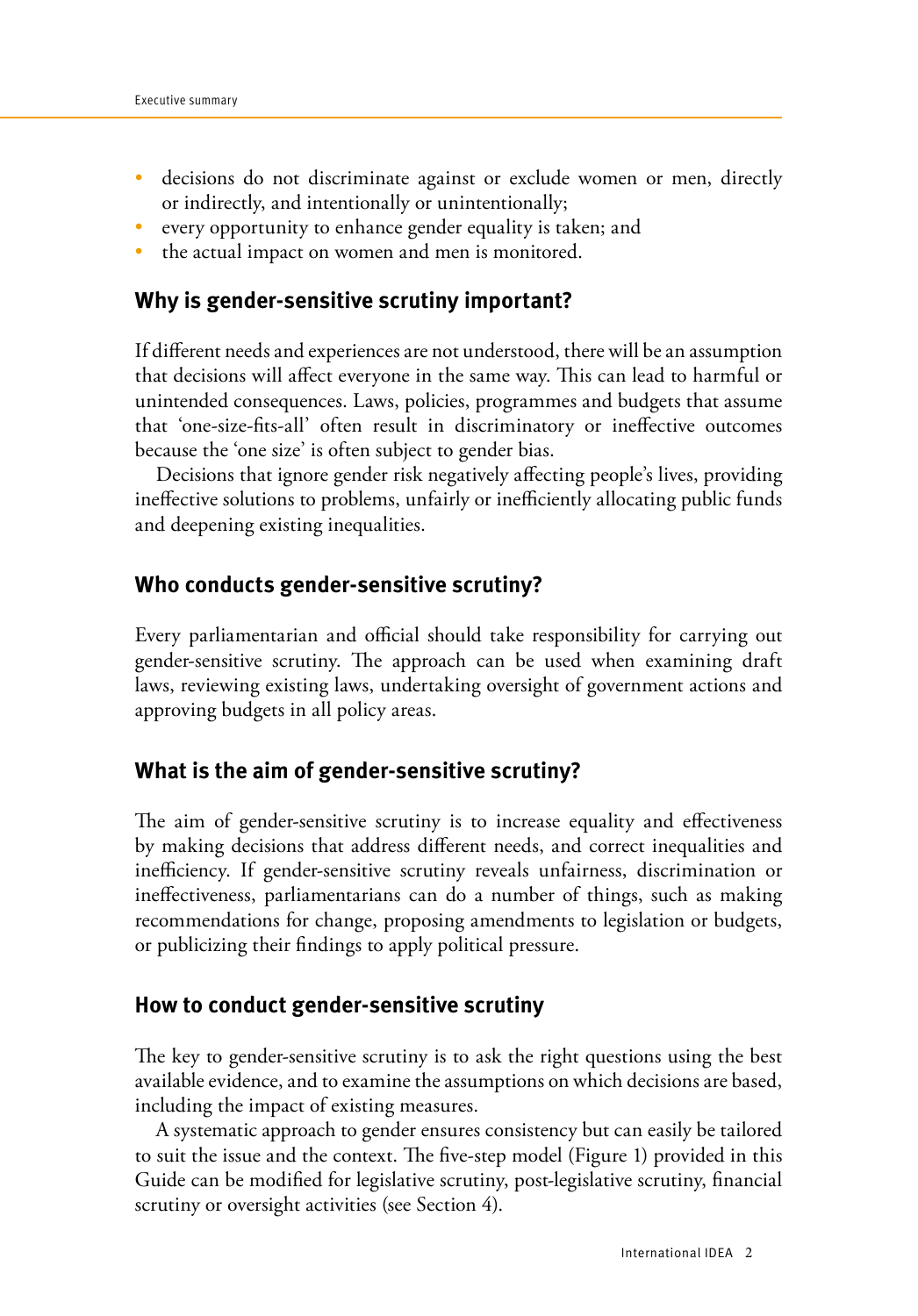| Step <sub>1</sub>                                       | Step <sub>2</sub>                                                                                                                                                                                                                                                                                                                                                                                                                                                                                                                                                                                                                                                                                                                                                                                                                                                                                             | Step <sub>3</sub>          | Step 4            | Step 5                 |
|---------------------------------------------------------|---------------------------------------------------------------------------------------------------------------------------------------------------------------------------------------------------------------------------------------------------------------------------------------------------------------------------------------------------------------------------------------------------------------------------------------------------------------------------------------------------------------------------------------------------------------------------------------------------------------------------------------------------------------------------------------------------------------------------------------------------------------------------------------------------------------------------------------------------------------------------------------------------------------|----------------------------|-------------------|------------------------|
| Embed gender<br>from the<br>beginning                   | Understand<br>the situation<br>by gathering<br>evidence                                                                                                                                                                                                                                                                                                                                                                                                                                                                                                                                                                                                                                                                                                                                                                                                                                                       | Ask the right<br>questions | Inspire<br>change | Monitor<br>the outcome |
| 1. Embed gender<br>from the beginning                   | This means including gender in terms of reference, calls for evidence and consultation<br>questions. It also means requesting evidence from organizations and people that specialize<br>in gender issues, and ensuring that any citizen engagement actively seeks out the views of<br>both men and women.                                                                                                                                                                                                                                                                                                                                                                                                                                                                                                                                                                                                     |                            |                   |                        |
| 2. Understand<br>the situation by<br>gathering evidence | Parliamentarians should find out:<br>Who is/will be/has been affected by the law, policy or programme? Is this information<br>available disaggregated by sex/gender? What assumptions have been made about these<br>people? What gaps are there in the data?<br>$\bullet$<br>Will women and men be differently affected because of their age, ethnic origin, disability,<br>sexual orientation, religion, socio-economic status or geographic location?<br>Is there evidence to show that one gender is more likely to be affected than another? Is<br>$\bullet$<br>it more likely that men or women will benefit from the law, policy, programme or budget,<br>or will they benefit equally?<br>• Are there existing inequalities between men and women in this area, and are they<br>increasing or decreasing?<br>• What are the individual experiences of women and men?<br>What are the gaps in evidence? |                            |                   |                        |
| 3. Ask the right<br>questions                           | It is important that gender-sensitive questions are asked of stakeholders, experts, ministers<br>and government officials. Some examples are outlined in Sections 3 and 4.<br>It is also important to find out whether, or to what extent, gender has been considered<br>during the decision-making process. This means finding out whether gender analyses/gen-<br>der impact assessments have been carried out, and who was consulted.                                                                                                                                                                                                                                                                                                                                                                                                                                                                      |                            |                   |                        |
| 4. Inspire change                                       | If it is discovered that the law/policy/programme/budget discriminates against women or<br>men, or will not address existing inequalities, parliamentarians can:<br>publish a report on their findings, highlighting the areas of concern;<br>$\bullet$<br>make <b>recommendations</b> on changes to the law, budgets, policies or programmes;<br>$\bullet$<br>propose amendments to bills or existing laws;<br>$\bullet$<br>propose motions or resolutions in parliament;<br>$\bullet$<br>schedule a debate or make a speech in parliament, or<br>publicize their findings through the media and stakeholders.                                                                                                                                                                                                                                                                                               |                            |                   |                        |
| 5. Monitor the outcome                                  | The aim of gender-sensitive scrutiny is to increase gender equality in practice, and this must<br>be monitored. Scrutinizing the implementation of laws, policies and budgets is not a one-<br>off event but an ongoing process throughout the parliamentary, legislative and budgetary<br>cycles. Post-legislative scrutiny, follow-ups of recommendations made during oversight<br>inquiries and financial scrutiny are all important tools for checking whether promises on<br>gender equality are being delivered.                                                                                                                                                                                                                                                                                                                                                                                        |                            |                   |                        |

## **Figure 1. A five-step model for conducting gender-sensitive scrutiny**